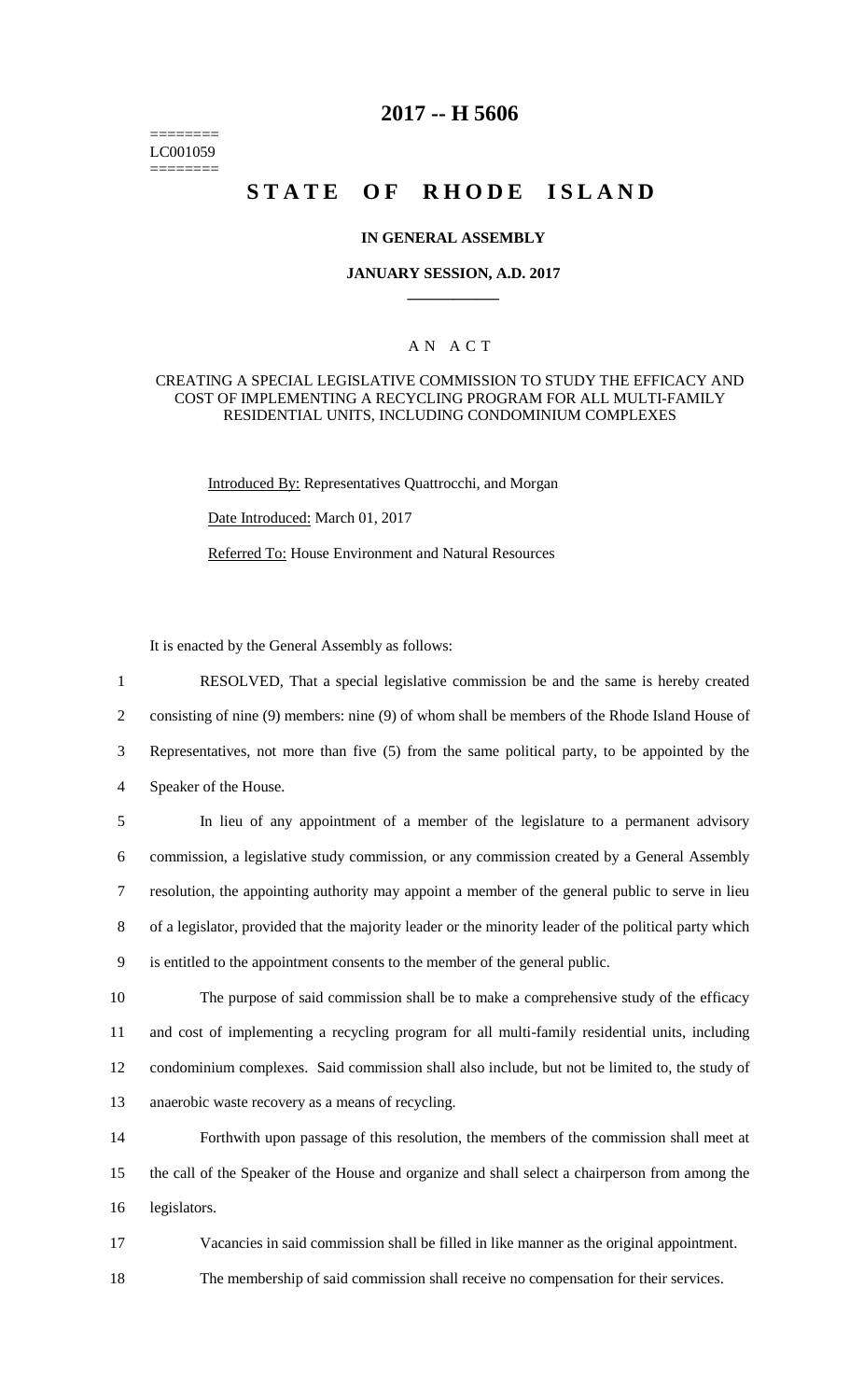All departments and agencies of the state, shall furnish such advice and information,

 documentary and otherwise, to said commission and its agents as is deemed necessary or desirable by the commission to facilitate the purposes of this resolution.

- The Speaker of the House is hereby authorized and directed to provide suitable quarters for said commission; and be it further
- RESOLVED, That the commission shall report its findings and recommendations to the
- House of Representatives on or before February 6, 2018, and said commission shall expire on

April 6, 2018.

======== LC001059 ========